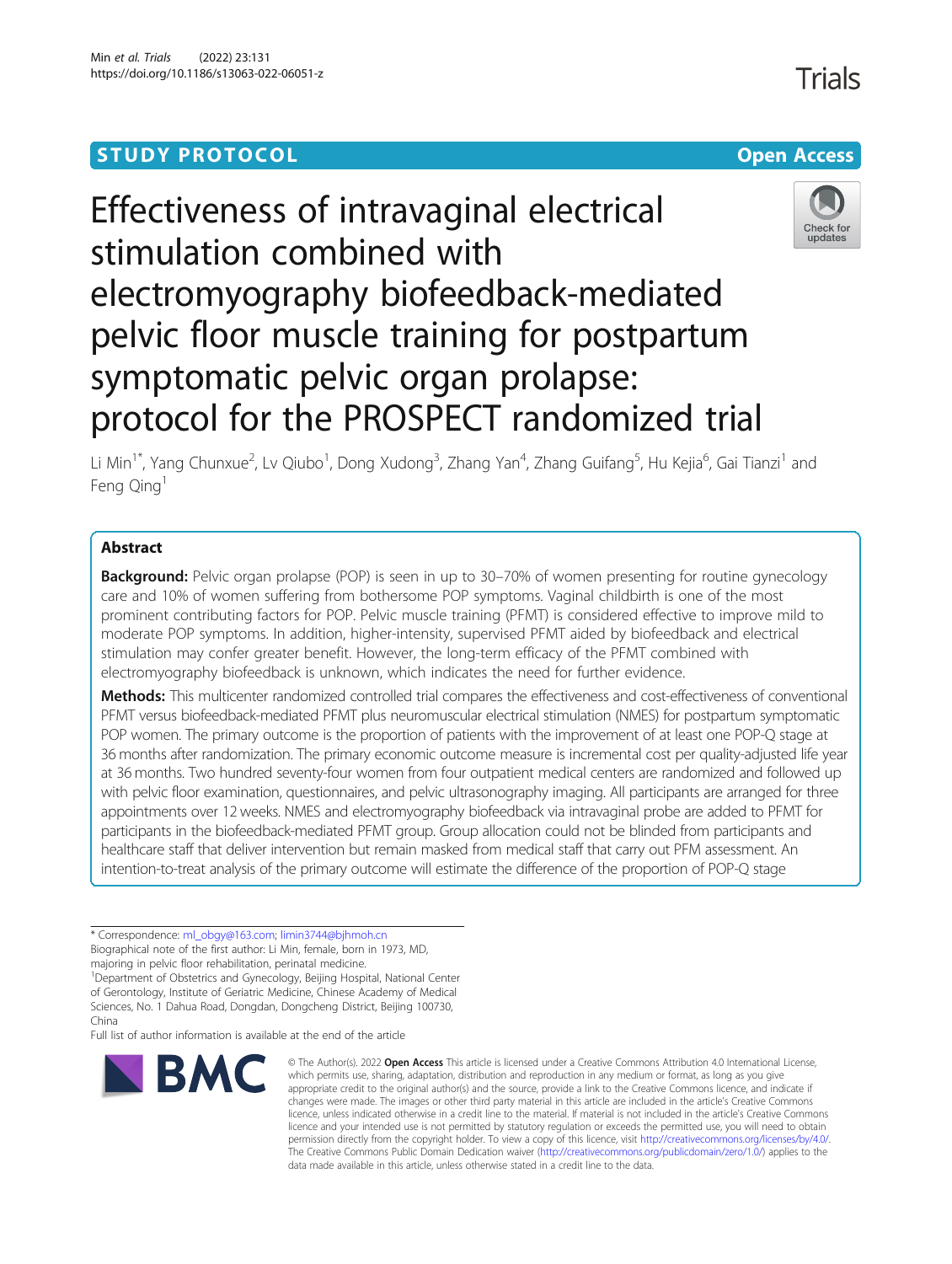improvement between the trial groups right after the intervention, and during the follow-up until 36 months, using the chi-square test and multilevel mixed models respectively. A logistic regression analysis was used for adjusting for important baseline variables that are unbalanced.

Discussion: The trial results will provide evidence of the effectiveness of electromyography biofeedback-mediated PFMT in improving women's POP-Q staging, quality of life, and cost-effectiveness.

Trial registration: CCTR Registry [ChiCTR210002171917](http://www.chictr.org.cn). Registered on March 6, 2019

Keywords: Prolapse, Pelvic floor muscle, Biofeedback, Electrical stimulation, Quality of life, Economic evaluation

#### Background and rationale {6a}

Pelvic organ prolapse (POP), encompassed in the spectrum of pelvic floor dysfunction (PFD), is a common condition characterized by a descent of the female pelvic organs (bladder, uterus, and rectum) from the normal anatomic position into or through the vagina [\[1](#page-10-0)]. Half parous women have varying degrees of POP, and one in 12 women suffered from bothersome POP symptoms [\[2](#page-10-0)] which negatively influence women's social, physical, and psychological well-being [\[3](#page-10-0)]. Direct medical cost for PFDs is estimated to total \$412 million for ambulatory care and \$1012 million for POP surgery annually in the USA [[4\]](#page-10-0). The number of patients in need of POP treatment is on a rapid rise due to an aging population and an improving awareness [\[5](#page-10-0)]. Treatment for POP includes conservative options (like pelvic floor muscle training, PFMT) and surgery. The former is recommended for all POP patients and particularly helpful for those with a mild to moderate degree of prolapse [\[6](#page-10-0)–[8](#page-11-0)], while the latter is reserved for those having severe symptomatic prolapse with the goal of anatomical restoration and symptom relief [[1\]](#page-10-0). Given the substantial societal and economic burden, there is a growing demand to identify and validate more tailored and effective treatment strategies addressing the pathogenesis of POP.

POP's most consistent risk factors include vaginal delivery, previous hysterectomy, menopausal state, high body mass index, and genetic background [\[5](#page-10-0)], all of which result in weakened pelvic floor musculature and connective constructure. With direct damage to the fetal passage, vaginal delivery is one of the most prominent contributing factors to POP. Delancey et al. [\[9](#page-11-0)] reported that childbirth-induced injury of levator ani presented in 55% of women with prolapse, yet only 16% in those with normal support. Reportedly 56% primiparous and 58.8% multiparous women manifest different levels of PFM strength impairment early postpartum [\[10,](#page-11-0) [11](#page-11-0)], paralleled with the time POP commonly develops. The incidence rate of stage 2–4 prolapse (determined by the Pelvic Organ Prolapse Quantification System, POP-Q) during this period is estimated as high as 64% among primiparous women [[12\]](#page-11-0). Early postpartum intervention has been reported to ameliorate PFM morphology and function. Patients that initiated PFMT 6 weeks after delivery demonstrated increased PFM strength and endurance. Further stratum of those with a major defect of levator ani muscle showed 45% less chance of having vaginal symptoms in the PFMT group [[13](#page-11-0)–[15](#page-11-0)]. However, a systemic review [[16](#page-11-0)] identified little benefit of postnatal PFMT in treating urinary and fecal incontinence more than 3 months postpartum, presumably attributed to a spontaneous discontinuation of PFMT and an increasing burden on the pelvic floor which resulted from holding the growing newborn. Follow-up data beyond the first postpartum year is extremely rare. High-quality evidence evaluating postnatal PFMT remains a necessity.

PFMT improves strength, endurance, coordination, and timing of PFM contraction; facilitates appropriate muscle tone during relaxation; and hypertrophies the pelvic floor, thereby aiding in structural support [[17](#page-11-0)– [20\]](#page-11-0). However, when executing a conventional PFMT, more than 30% of women are unaware what muscles they have actually recruited when voluntarily training themselves, and also what muscles they are supposed to activate and how for an effective contraction  $[21, 22]$  $[21, 22]$  $[21, 22]$  $[21, 22]$  $[21, 22]$ , which partially account for the mixed results of the efficacy of PFMT in individual studies. That is where neuromuscular electrical stimulation (NMES) and electromyography biofeedback kick in as an adjunct. NMES stimulates PFM activity in a similar way our nerve system does, except that lack of motivation and fatigue may jeopardize our adherence to voluntarily, sufficiently, and continually exercising our PFM, whereas an NMES program automatically turns PFMT into a supervised routine [[23\]](#page-11-0). Meanwhile, signals from our nervous system may not pick up enough fibers, as nerves and neuromuscular junctions are stretched, compressed, and frequently impaired along pregnancy progression and when babies push through [\[24\]](#page-11-0), while external signals from the NMES device might hopefully be capable of. Electrical impulses generated by an NMES device are delivered through electrodes bedded on an intravaginal probe or under a skin pad to targeted nerves and muscle fibers to elicit PFM contraction [[21,](#page-11-0) [25\]](#page-11-0). Within EMG biofeedback, EMG delineating the superposition of electrical potentials arising from activated muscle fibers is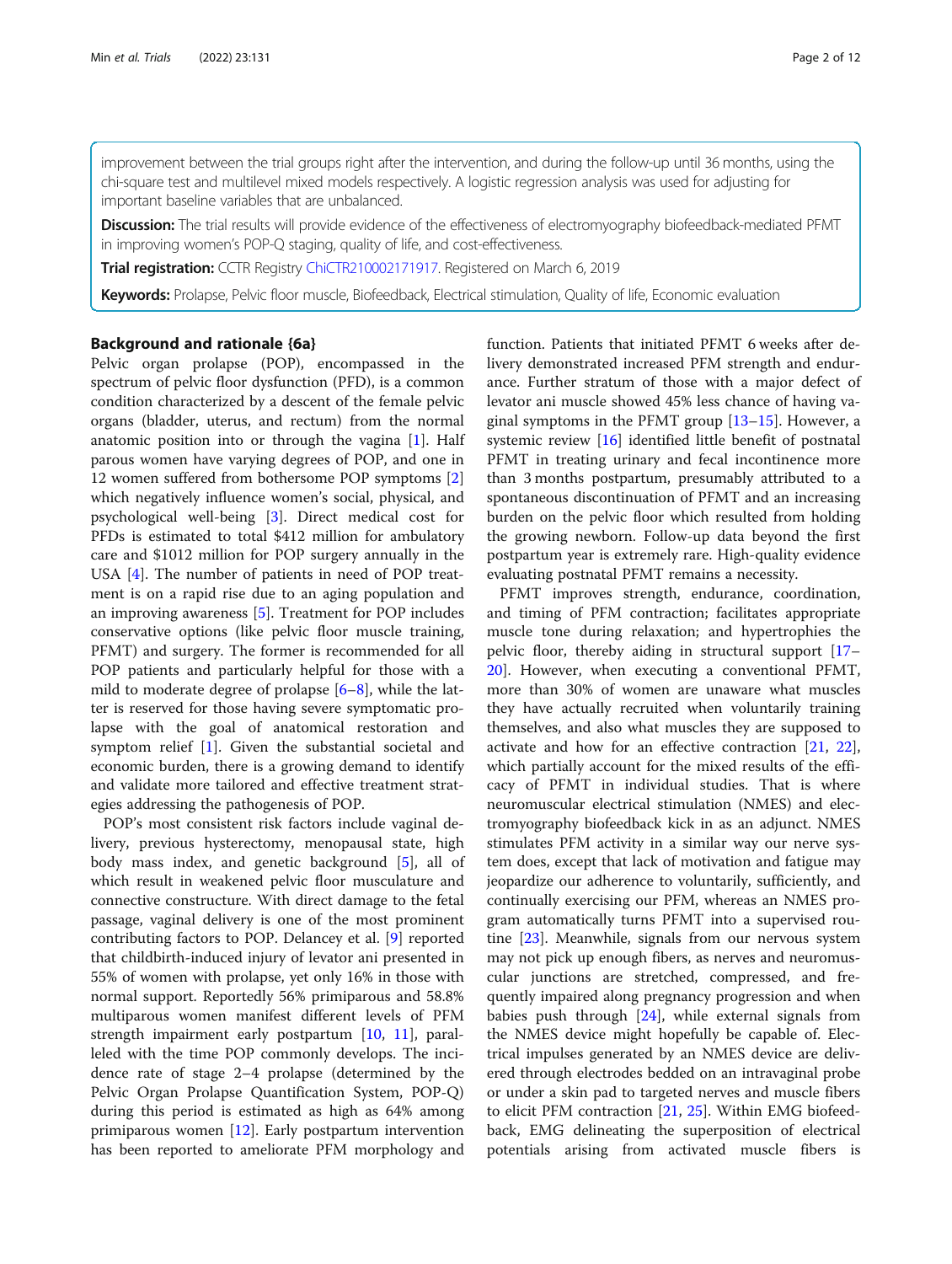collected via electrodes and processed into visual and auditory guidance, leading patients to a correct contraction. Targeted signals enable selective training and thus strengthening of individual muscles [[26](#page-11-0)]. Visualization of contraction and responsive instruction add more interaction to basic PFMT, potentially promoting practice initiative and body awareness.

Despite that NMES has been trialed and reviewed for years in verification of its theoretical advantages [[27](#page-11-0)– [29\]](#page-11-0), few studies have featured the real-world effect of NMES and biofeedback combined PFMT on postpartum POP, and they generally assessed treatment response symptom-wise. Therefore, we will supplement our trial with more objective measurements, including the morphology and electrophysiology of PFM, the anatomical staging of POP, and the cost analysis. In combination, they are intended to test our hypothesis that NMES combined PFMT may have a superior efficacy on POP with better modulation of intrinsic PFM. This approach excels for it digs deeper to the root of POP.

#### Objectives {7}

In this study, we aim to determine whether PFMT assisted by NMES and EMG biofeedback, in comparison to conventional PFMT, brings forth more satisfactory short-term and long-term changes anatomically and clinically among early postpartum POP patients and to compare the cost-effectiveness of both training programs.

# Methods

#### Trial design {8}

PROSPECT (to treat prolapse suffered postpartum with electrical stimulation-combined training of pelvic floor muscle) study comprises a two-armed, multicenter randomized controlled trial (Fig. [1](#page-3-0)). We anticipate to recruit 274 eligible primiparas in the 6th postpartum weeks and randomly assign them (by sealed envelope) on a 1:1 ratio into an experimental group that receives NMES and EMG biofeedback-mediated PFMT and a control group that receives conventional PFMT alone. Group allocation could not be blinded from participants. Within a 3 year follow-up, we will continuously monitor the effect on POP by measuring:

- Commonly mentioned POP-related symptoms with questionnaires
- Anatomic position of pelvic organs and morphology of pelvic floor through POP-Q staging and ultrasonography
- PFM strength by digital palpation under the Modified Oxford Scale
- PFM electromyography employing the Glazer Protocol

The cost-effectiveness of NMES and EMG biofeedback combined PFMT will be established by comparing direct medical costs (costs for outpatient consultations, treatment devices usage, absorbent pads, and surgery when required) from hospital documentation and participantcompleted questionnaires.

# Methods: participants, interventions, and outcomes Study setting {9}

The RCT will simultaneously take place in 4 centers spanning northeast and southwest China, namely Beijing Hospital, Beijing Friendship Hospital, Beijing Dongcheng District Health and Family Planning Service Center, and First People's Hospital of Yunnan Province. All of them are academic hospitals equipped with NMES devices and well-trained staff specializing in pelvic floor rehabilitation. Registration information will be available on [http://](http://www.chictr.org.cn) [www.chictr.org.cn,](http://www.chictr.org.cn) the official website of Chinese Clinical Trial Registry, a non-profitable organization that has gained membership in WHO ICTRP. An internal pilot initiated in Beijing Hospital is intended to help us accumulate experience and optimize our design for this RCT.

#### Eligibility criteria {10}

Inclusion and exclusion criteria for participants Women meet the inclusion criteria if they are primiparas between 20 and 40 years of age, at the 6th to 8th week after delivering a singleton baby vaginally full-term and non-instrumented, without a vaginal laceration over grade 3, with anatomical evidence of mild to moderate prolapse ( $2 \leq POP-Q$  stage  $\leq 3$ ). We excluded women with factors that may confound the evaluation of impacts on pelvic floor function, such as a chronic cough or constipation, POP or UI history prior to pregnancy, previous pelvic surgery, or induced abortion in the midtrimester. Non-Mandarin speakers and those under conditions like mental disorders or illiteracy are also excluded, as their decision-making and instructiongrasping abilities are impaired. Also considered unqualified for this study are those with contraindications for NMES, including a pelvic malignancy, a genitourinary infection, or an implanted pacemaker.

Eligibility criteria for healthcare providers Therapists involved in this study are experienced and certificated in pelvic floor rehabilitation, all acquainted with the manipulation of relevant devices. They will receive additional training prior to the start of the study. A manual with standard operation protocol (SOP) will be provided to each center covering details on the execution of all procedures adopted in this study. The same equipment and SOP will be employed across centers for standardization.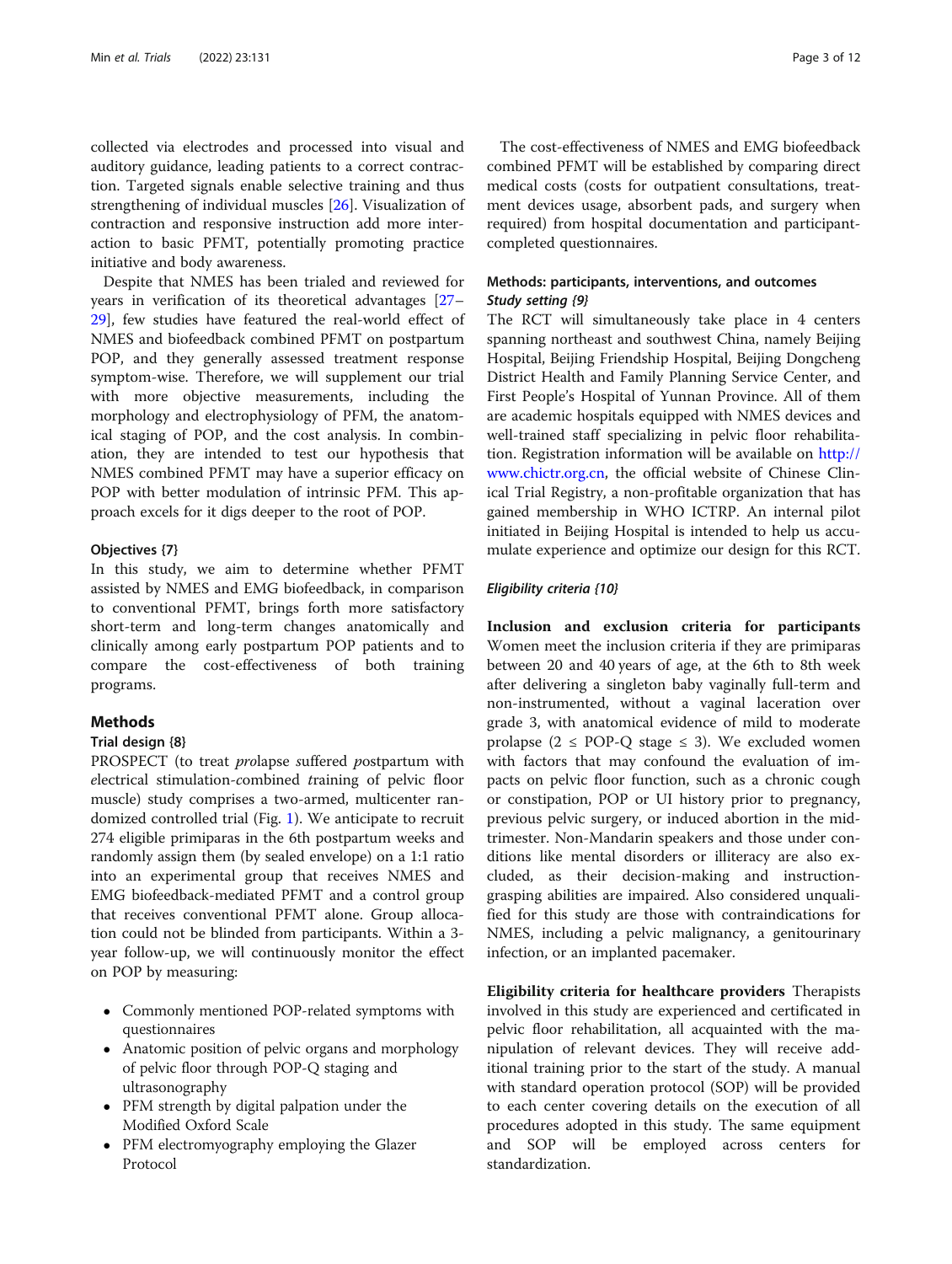<span id="page-3-0"></span>

#### Recruitment {15}

A postnatal consultation is normally scheduled at the 6th week after delivery in China, during which gestation and childbirth history, POP-Q staging, and digital palpation are routinely taken. All prolapse, structural defects, painful areas on palpation, POP-related symptoms, and functional assessments of PFM are documented. Upon screening of those clinical records, primiparas aged 20– 40 with stage 2–3 (in POP-Q system) prolapse who have had full-term non-instrumented vaginal delivery are identified as potential participants for this study. They are referred to a recruitment advertisement with detailed information on study layout and eligibility. If showing interest, they will be given a pamphlet and several days to adequately understand the research. Later on, we will approach them by phone and invite them to a research center in an appointment that is termed the baseline visit.

#### Who will take informed consent? {26a}

A principal investigator is designated in each research center to implement the informed consent process throughout the entire time scope of the study. After confirming the inclusion eligibility of potential participants in the baseline visit (see the above section), the investigator will present to them the panorama of this study again, with an emphasis on putative benefits and risks of each intervention and scheduled follow-up visits as well as examinations to be performed during them. The investigator needs to make sure they have thoroughly weighed their decision and that they understand the voluntary nature of their participation where dropout at any point is permitted without punishment. They are notified on the confidentiality of their identity information and the privacy of data management. Written consent is asked if they readily wish to enroll after being fully informed. No study procedures are allowed until the consent has been taken. Participants are entitled to remain informed with the latest updates as the study proceeds.

# Additional consent provisions for collection and use of participant data and biological specimens {26b}

Not applicable. Consent for the collection and use of participant data is limited to this study.

# Interventions

# Explanation for the choice of comparators {6b}

Participants are randomized on a 1:1 ratio into an experimental group and a control group. The experimental group receives NMES plus EMG biofeedback-mediated PFMT. The control group undertakes conventional PFMT [\[13](#page-11-0)] alone. Conventional PFMT is also included for the experimental group to ensure a sufficient frequency of PFMT, as 2–3 days a week of PFMT is often recommended for effective resistance training [[23,](#page-11-0) [30](#page-11-0)]. The total frequency and time of PFMT are equal between groups.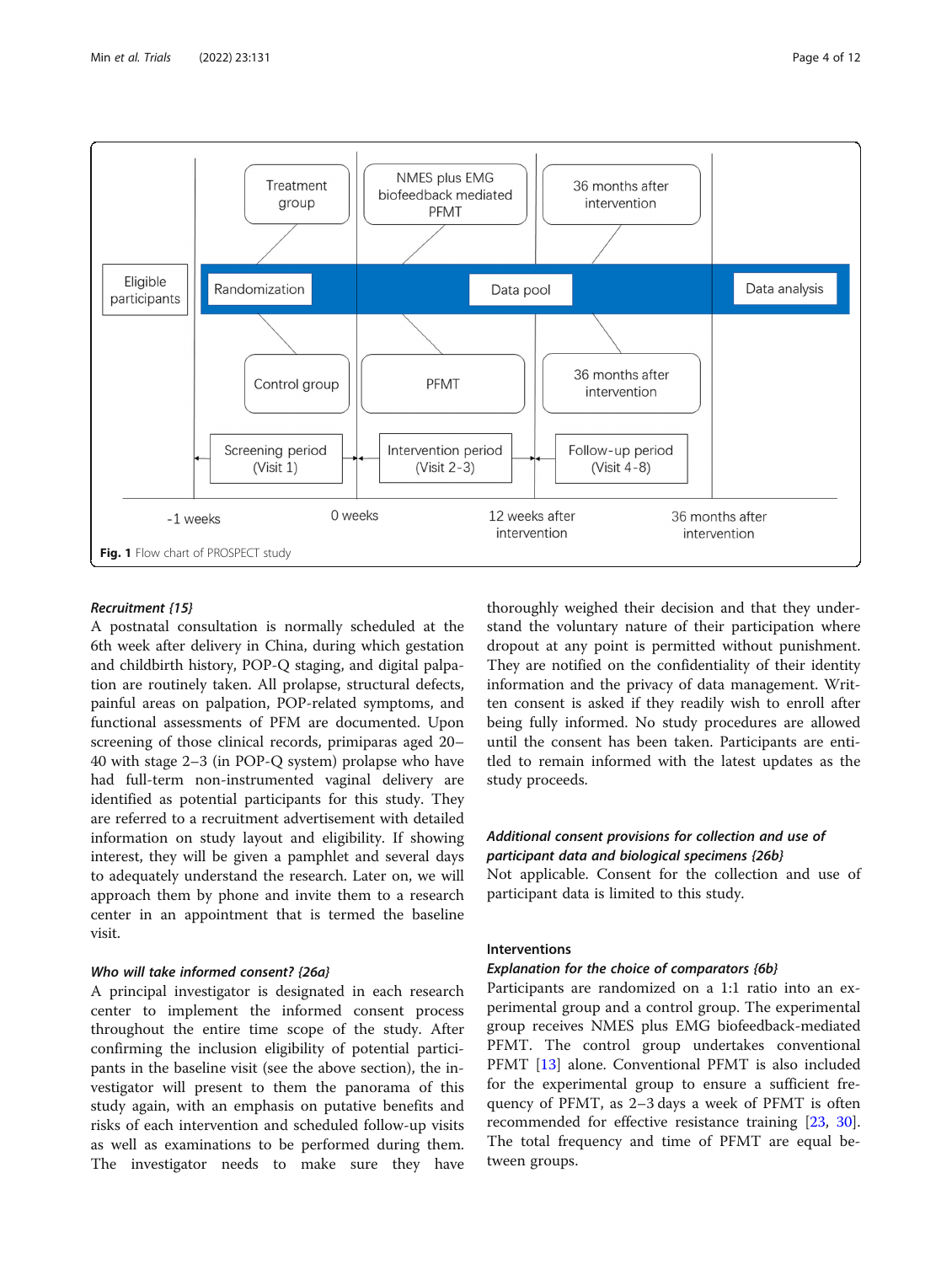#### Intervention description {11a}

As the latest guidelines for UI management recommend muscle training for at least 12 weeks, we set our intervention length as 12 weeks [\[23,](#page-11-0) [30\]](#page-11-0).

In the baseline visit, all participants (regardless of group allocation as conventional PFMT is required for both) will receive a one-to-one education session. During this session, we brief them on the functional anatomy of PFM, assess their PFM contractive ability, and teach them the correct exercise technique. Timely feedback from the physiotherapist enhances their sensation of self-muscle activity and optimizes their training effectiveness by avoiding common mistakes, such as co-contraction of abdominal, deep hip, and thigh muscles. An individualized home-based PFMT program is prescribed for each according to their baseline PFM function. Evaluation and instruction are carried out in line with the PERFECT scheme (Power, Endurance, Repetitions, Fast, Every Contraction Timed). The initial resistance training program is as follows:

- Lift PFM upwards and inwards and squeeze the vagina, urethral and anal sphincters, as hard as they can without disturbing their breathing rhythm
- Hold it for 3–5 s before relaxing the muscles gently for the same time interval (3–5 s). Depending on individual ability, the time interval usually starts from 3 s and progresses to 5 s 4 weeks after and 5 s by the end of the intervention
- Repeat the sequence ten times in one set and perform three sets a day

During the intervention period, frequency measured as times per week differs between groups, as conventional PFMT mainly serves as a supplement to instrumented PFMT for the experimental group. We recommend the same frequency of 3 days a week after the intervention period ends.

After the baseline visit, women in both groups will also get an electronic or printed manual with their personalized PFMT program, emergency contact, and lifestyle advice, such as avoidance of heavy lifting besides breastfeeding and maintenance of unobstructed defecation.

In the subsequent appointments, participants are asked to perform their current program, allowing the physiotherapist to adjust the program according to their progress. Once their PFM strength hits grade 3 in the Modified Oxford Scale, the Knack maneuver will be added. That is pre-contracting PFM against increases in intra-abdominal pressure, represented by coughs in practice. A total of 5 appointments, at the weeks 0, 1, 4, 8, and 12 respectively, will be offered for both groups over the 12-week intervention period.

#### Control group: conventional PFMT

Participants assigned to the conventional PFMT group will perform the prescribed program 3 days a week for the entire intervention period. After each self-managed home-based PFMT session, participants are required to upload a record (note), detailing their contraction and relaxation time for each contractive sequence, repetition of sequences and sets, onto a system checked and responded by physiotherapists on a daily basis. Such recording improves adherence to the intervention, and thereby the control group would acquire the same amount of contact and supervision from medical staff with the experimental group.

#### Experimental group: NMES plus EMG biofeedback

NMES and EMG biofeedback will be performed 24 sessions, two weekly sessions of 30 min with MyoTrac Infinti Encoder (Model SA9800, Thought Technology Ltd., Canada) equipment, which contains two channels for EMG collection, channel A for PFM and channel B for rectus abdominis. NMES is delivered through electrodes on the RAYEE-A Vaginal Probe (Nanjing Vishee Medical Technology Ltd., China). Muscle electrophysiology is collected through electrodes on the same probe at a 14-bit resolution and a 2048-Hz sampling rate. The electric parameters are current type: functional electrical stimulation; frequency: 30–50 Hz; pulse duration: 300– 500 μs; time: 10 min; 4–10s cycles; rise: 2–5 s fall: 2–5 s; and stimulation intensity: maximal level tolerable [\[7](#page-10-0), [16](#page-11-0)]. Participants will be instructed to not actively contract pelvic floor muscles during the electrical stimulation and then perform PFMT following the visual instruction for 15 min. Two NMES and EMG biofeedback-mediated PFMT programs and one conventional PFMT program (see the above section) per week (with 3 PFMTs dispersed in 3 separate days) are arranged for the experimental group to ensure the same total amount of pelvic floor muscle training between two groups.

# Criteria for discontinuing or modifying allocated interventions {11b}

Interventions are suspended when (1) adverse events or other unintended responses occur, (2) more than three procedures and follow-ups are delayed, (3) information is so incompletely collected that it may affect the acquisition and interpretation of the results, or (4) severe protocol deviation and execution error happen. Women intending pregnancy or getting pregnant halfway will no longer receive the intervention. Participants can opt out if they plan on POP surgery. We will meet the participant's request on discontinuation or group reversal to conventional PFMT. According to their PFM performance, training programs are modified to meet their needs in follow-up appointments.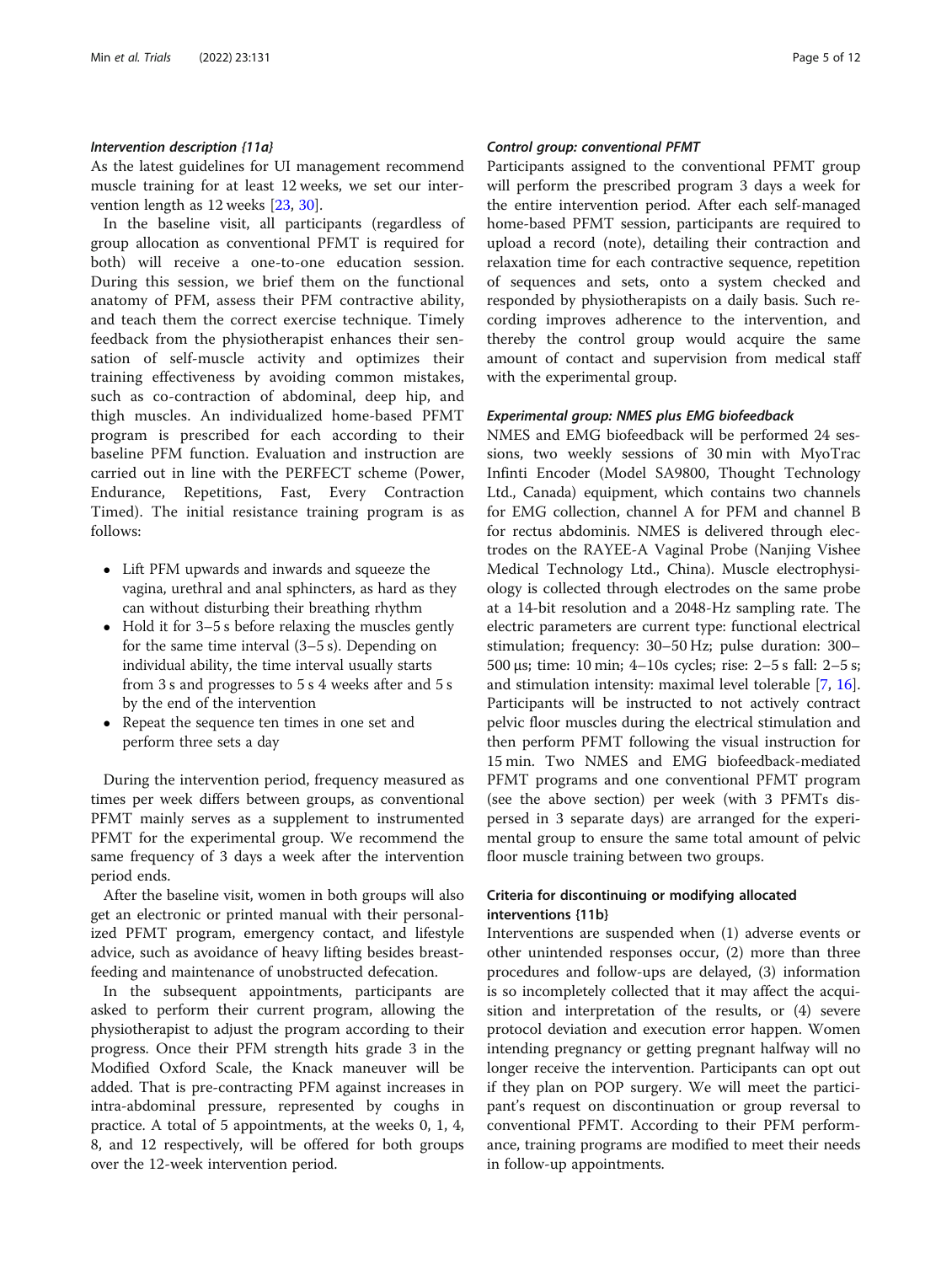# Strategies to improve adherence to interventions {11c}

Education on the roles pelvic support plays in POP as well as the impact of its progression on individual lives will be incorporated into the postpartum clinic and research appointments. With controlled training by NMES in the hospital scene and visualization of performance through EMG biofeedback, instrumented PFMT is theoretically motivative in nature. Encouragement from professionals can also raise participants' self-efficacy. Thus, adherence to conventional PFMT could be enhanced by the timely response to their training records. Monthly calls will enable researchers to monitor their obedience and meanwhile collect encountered obstacles to hopefully overcome by optimizing study design.

# Relevant concomitant care permitted or prohibited during the trial {11d}

Usual postnatal care will continue during the trial.

#### Provisions for post-trial care {30}

Usual postnatal care will be maintained after the trial.

#### Outcomes {12}

See the "Plans for assessment and collection of outcomes {18}" section for a description on the clinical relevance of each outcome.

#### Primary outcomes

The primary outcome measure is:

 The proportion of participants with the improvement of at least one POP-Q stage compared to the baseline data

The primary outcome measure is calculated with each follow-up (M0PI, M6PI, M12PI, M24PI, M36PI, M stands for month, PI stands for post-intervention).

#### Secondary outcomes

The secondary outcome measures include:

- The proportion of participants suffering from each symptom at the time of follow-ups
- The average decreases in PFDI-20 score, PFIQ-7 score, IIQ7 score, and ED-5Q score and the average increase in PISQ-12 respectively from the baseline
- The average grade of PFM strength at the time of follow-ups
- The average EMG values in the pre-baseline, flick contraction, tonic contraction, endurance contraction, and post-baseline phases respectively at the time of follow-ups
- The average value in the diameter of levator hiatus at the time of follow-ups

The secondary outcome measures are calculated with each follow-up (M0PI, M6PI, M12PI, M24PI, M36PI).

#### Participant timeline {13}

See Fig. [2](#page-6-0) for the schematic diagram.

# Sample size {14}

Previous research has reported that  $43.68 \times 62.8\%$  [[31](#page-11-0)– [33\]](#page-11-0) of participants in the electrical stimulation plus PFMT group showed improvement in POP-Q staging while  $15.4 \sim 20.9\%$  [\[31](#page-11-0)–[34\]](#page-11-0) showed improvement in the PFMT group. Based on early-stage data from the ongoing pilot study, we estimate the proportion of participants with improved POP-Q stage to be 50% in the experimental group and 20% in the control group. Participants are randomized at a 1:1 ratio to the intervention and control groups. We applied a 2-sample superiority test on the proportions to calculate the sample size by PASS software. Based on our clinical treatment experience, we set the testing margin as 15% which indicates the significant clinical effectiveness. Assuming an attrition rate of 20% by the 36-month followup, a sample size of 284 women (142 in each arm) is required in the study to provide more than 80% power at a one-sided significance level of 0.05 for the 2-sample superiority test.

# Assignment of interventions: allocation Sequence generation {16a}

Following baseline examinations, participants will be randomly assigned to the experimental group or the control group (1:1 ratio). A random number sequence with a size of 274 and a planned seed number of 2 is generated using the SAS9.4 system.

#### Concealment mechanism {16b}

The group allocation according to the random sequence is sealed in opaque envelopes, which is blinded to participants and research staff. New participants are sequentially numbered based on the chronological order of enrolment. Only then (after verification of eligibility, informed consent, and registration of enrolment) are they allowed to unwrap the corresponding envelope.

#### Implementation {16c}

The allocation sequence is generated by a registered clinical trial unit in China that is independent and password-protected from the investigators. Their employees are specialized in statistics and uninvolved in the following process. The principal investigator in each center is responsible for the eligibility verification, informed consent implementation, and conduct of allocation revealment during the enrolment process.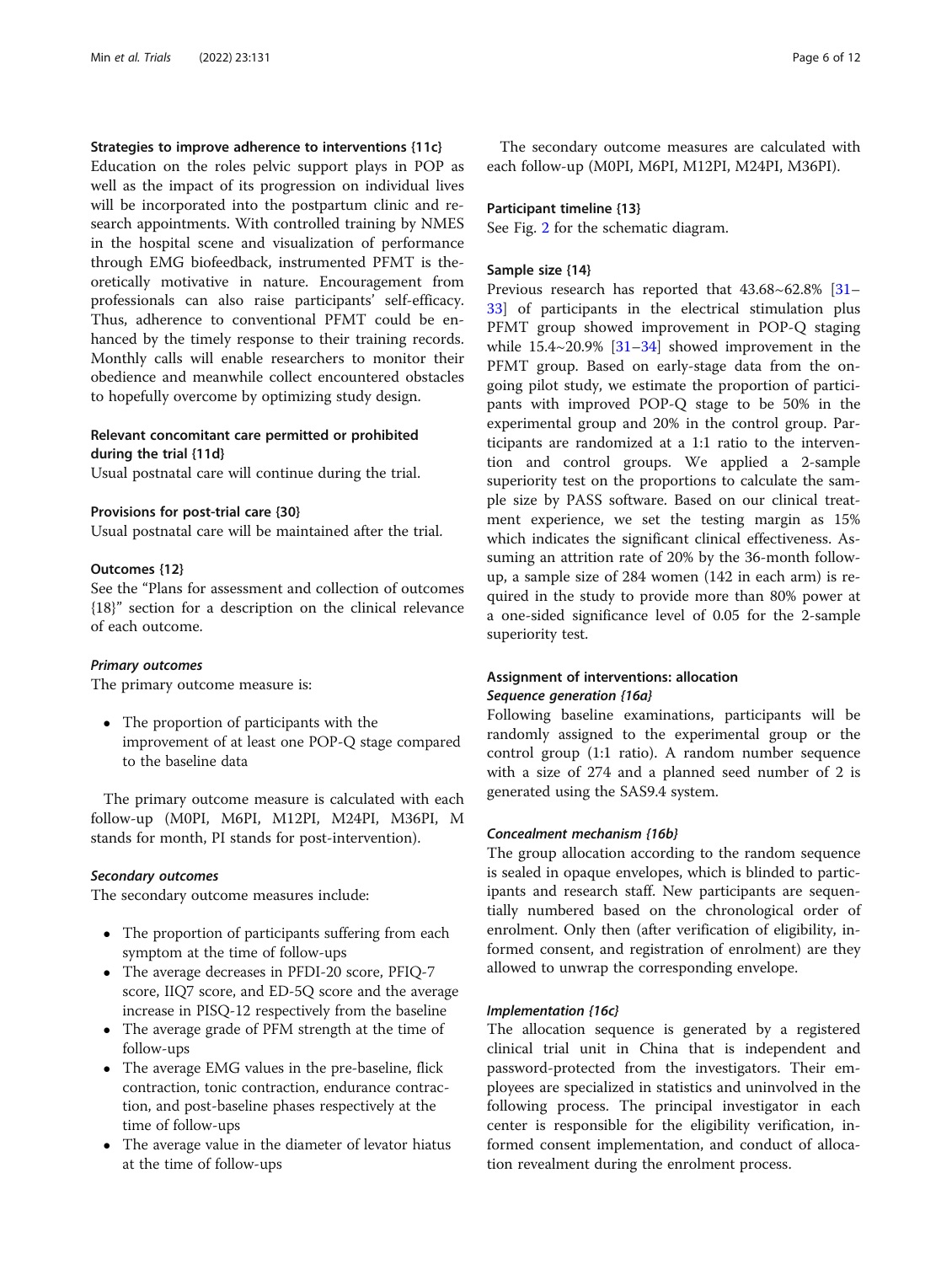<span id="page-6-0"></span>

|                                                                                           | <b>STUDY PERIOD</b>       |                           |                           |                           |                           |                           |                           |                           |              |                           |
|-------------------------------------------------------------------------------------------|---------------------------|---------------------------|---------------------------|---------------------------|---------------------------|---------------------------|---------------------------|---------------------------|--------------|---------------------------|
| <b>TIMEPOINT**</b>                                                                        | Enrolment<br>- $W_1$      | Allocation                | Post allocation           |                           |                           | Close-<br>out             | Follow up                 |                           |              |                           |
|                                                                                           |                           | $W_0$                     | $W_1$                     | w<br>$6\pm D$ 14          | $W_{12}$                  | $W_{13} + D_{28}$         | $M_6$                     | $M_{12}$                  | $M_{24}$     | М<br>${\bf 36}$           |
| <b>ENROLMENT:</b>                                                                         |                           |                           |                           |                           |                           |                           |                           |                           |              |                           |
| <b>Eligibility screen</b>                                                                 | $\boldsymbol{\mathsf{X}}$ |                           |                           |                           |                           |                           |                           |                           |              |                           |
| Informed consent                                                                          | X                         |                           |                           |                           |                           |                           |                           |                           |              |                           |
| <b>Allocation</b>                                                                         |                           | $\boldsymbol{\mathsf{X}}$ |                           |                           |                           |                           |                           |                           |              |                           |
| <b>INTERVENTIONS:</b>                                                                     |                           |                           |                           |                           |                           |                           |                           |                           |              |                           |
| <b>PFMT</b><br>intervention                                                               |                           |                           |                           |                           |                           |                           |                           |                           |              |                           |
| <b>NMSE plus</b><br>biofeedback<br>mediated PFMT                                          |                           |                           |                           |                           |                           |                           |                           |                           |              |                           |
| [List other study<br>groups]                                                              |                           |                           |                           |                           |                           |                           |                           |                           |              |                           |
| <b>ASSESSMENTS:</b>                                                                       |                           |                           |                           |                           |                           |                           |                           |                           |              |                           |
| baseline<br>variables;<br><b>Medical history</b><br>record;<br>Demographic<br>information | $\pmb{\times}$            | X                         |                           |                           |                           |                           |                           |                           |              |                           |
| POP-Q stage                                                                               |                           | $\pmb{\times}$            |                           |                           |                           | $\mathsf{X}$              | X                         | X                         | X            | $\pmb{\times}$            |
| Questinnaires<br>scores                                                                   |                           |                           | X                         |                           |                           | X                         | $\mathsf{X}$              | $\pmb{\times}$            | X            | $\mathsf X$               |
| <b>PFM</b> strength                                                                       |                           |                           | $\boldsymbol{\mathsf{X}}$ |                           |                           | $\mathsf{X}$              | $\mathsf{X}$              | $\boldsymbol{\mathsf{X}}$ | $\mathsf{X}$ | X                         |
| <b>EMG</b> assessment                                                                     |                           |                           | $\boldsymbol{\mathsf{X}}$ |                           |                           | $\mathsf{X}$              | $\mathsf{X}$              | $\mathsf{X}$              | X            | X                         |
| <b>Discomfort of</b><br>application                                                       |                           |                           |                           | $\mathsf{X}$              | $\mathsf{X}$              | X                         |                           |                           |              |                           |
| VAS score                                                                                 |                           |                           |                           | $\boldsymbol{\mathsf{X}}$ | $\boldsymbol{\mathsf{X}}$ | $\boldsymbol{\mathsf{X}}$ |                           |                           |              |                           |
| Pelvic                                                                                    |                           |                           | $\mathsf X$               |                           |                           | $\boldsymbol{\mathsf{X}}$ | $\boldsymbol{\mathsf{X}}$ | X                         | X            | $\boldsymbol{\mathsf{X}}$ |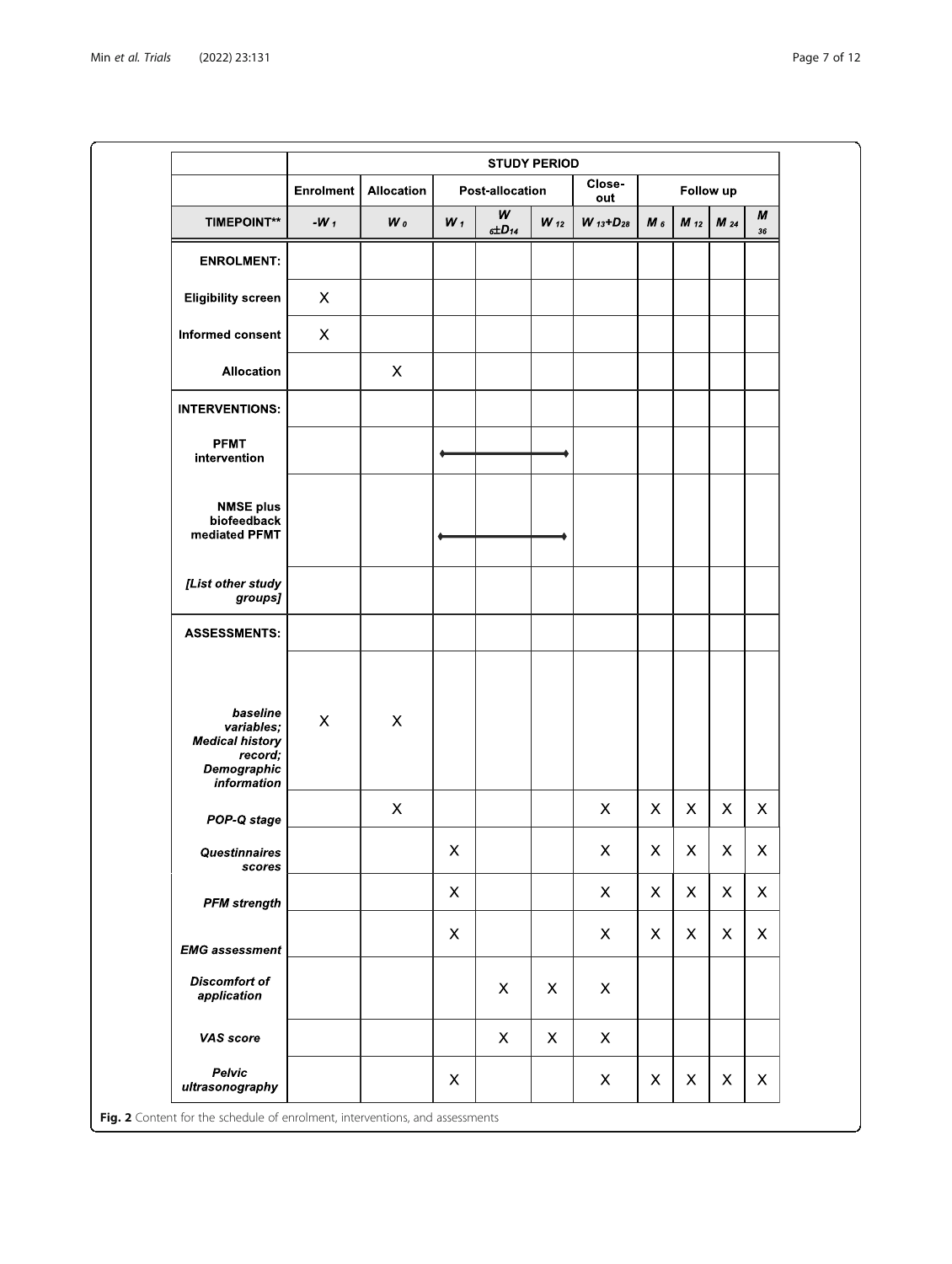# Assignment of interventions: blinding Who will be blinded {17a}

Due to the nature of the intervention, blinding of participants and physiotherapists delivering interventions or entering data is not possible but the research staff that carry out pelvic floor assessment, data coordinators, and analysts will be blinded to the group allocation result.

# Procedure for unblinding if needed {17b}

Unblinding is not applicable.

# Data collection and management

#### Plans for assessment and collection of outcomes {18a}

Except for the past medical history that is only collected before and during the baseline visit, we will perform the rest of the items listed below in the baseline visit and follow-ups scheduled at and 6, 12, 24, and 36 months after the end of the intervention, to acquire primary and secondary outcome measures.

- Past medical history. We collect the gestation and delivery information for a baseline from the hospital's Electronic Medical Record System. The important prognostic covariates for the clinical effectiveness, including newborn weight, the length of first/second stage, infant head circumference, and maternal body mass index, will be recorded.
- Lifestyle information: the habits of smoking or drinking, and the frequency of moderate-intensity exercise, which is important covariates for the longterm effectiveness. POP-Q stage. Anatomical severity of pelvic organ descent is measured and staged in a POP-Q examination during each follow-up appointment.
- Prolapse symptoms. We document the presence of POP-related symptoms among participants in each follow-up appointment. Symptoms selected for inquiry are those frequently included in the validated questionnaires and reported by POP patients.
- Questionnaires. POP-related urinary, colorectal-anal, and pelvic symptoms are evaluated with Pelvic Floor Distress Inventory-Short Form 20 (PFDI-20) and sexual symptoms using Pelvic Organ Prolapse/Urinary Incontinence Sexual Questionnaire (PISQ-12). The impact of such symptoms on quality of life is assessed by the Pelvic floor Impact Questionnaire-Short Form 7 (PFIQ-7), Incontinence Impact Questionnaire-Short Form 7 (IIQ-7), and EuroQol Five Dimensions Questionnaire (EQ-5D). These questionnaires are instruments with evidence of validity, reliability, and responsiveness and have been translated into Chinese. Participants are referred to complete these questionnaires at the end of each follow-up appointment.
- PFM strength grade. PFM strength that reflects the muscle function is graded using the Modified Oxford Scale (MOS) in digital palpation during each follow-up appointment.
- PFM electromyography. Glazer Protocol consists of PFM EMG values in the pre-baseline, flick contraction, tonic contraction, endurance contraction, and post-baseline phases. Obtained in each follow-up, these EMG values indicate muscle activity from an electro-physiological perspective objectively.
- Pelvic ultrasonography. Three-dimensional ultrasonography is widely used to assess the morphology of the pelvic floor muscles and pelvic organs, including the diameter of levator hiatus and position of the bladder and rectum at rest and during maximum Valsalva.

To promote data quality, all the assessments are done independently by two physiotherapists who have been given sufficient training. Altogether, these examinations comprehensively evaluate the morphology and function of PFM as well as the anatomical and clinical evidence of POP severity. Data collection forms are attached in the protocol.

 Economic analysis (cost-effectiveness analysis). The primary analysis will be undertaken alongside the trial using recommended methods [\[35,](#page-11-0) [36\]](#page-11-0). All costs and outcomes beyond 1 year will be discounted at 3.0% [\[37\]](#page-11-0). Incremental cost-effectiveness ratios (ICERs) will be computed by comparing the costs and effectiveness under the interventions of each group. The difference in effectiveness will be measured as the change in the proportion of the patients showing improvement of at least 1 level of POP-Q staging. The difference in cost-utility between the two groups will be expressed in terms of qualityadjusted life years (QALYs) that is calculated from the EQ-5D scores [[36](#page-11-0)] using the actual time of follow-up. Multiple imputation is used to replace missing data. Analyses of total costs and QALYs use adjustments for baseline covariates via seemingly unrelated regression, and the final data is used to plot data on the cost-effectiveness plane.

# Plans to promote participant retention and complete follow-up {18b}

Measures to help participants cling to the established schedule include:

• Seven days prior to their scheduled appointments, participants will receive a reminder message or email where they are notified of the accurate time, place, and recommended preparations for each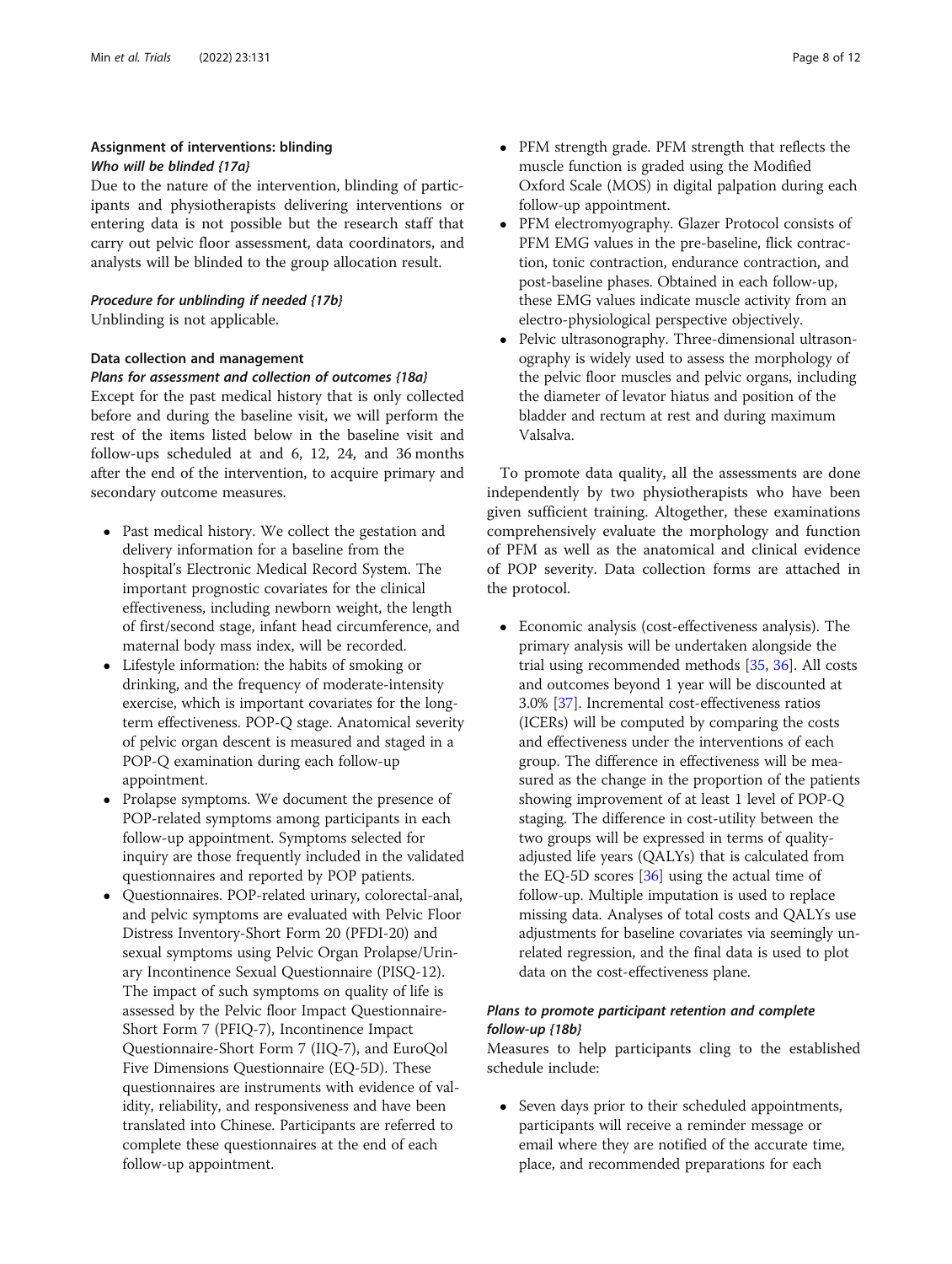procedure performed in that duration and they are asked to confirm their attendance. Those who do not reply to the message will receive a phone call.

- If participants report difficulties in arriving for follow-ups, shortage of time, or inconvenient traffic for example, we will try our best to give assistance, such as adjusting their schedule as long as the time window for each follow-up is not exceeded.
- We will contact participants who forget to return their questionnaires or miss other examinations within a week to see if they need reminders or other forms of help in the future.

If for any reason they opt to withdraw, no more intervention will be conducted, and no more data will be collected. Data collected before their dropout is used for further analysis under their consent. They will be invited to complete a questionnaire on the reasons for quitting.

# Plans for collection, laboratory evaluation, and storage of biological specimens for genetic or molecular analysis in this trial/future use {33}

Not applicable as no biological specimens are collected.

# Plans to give access to the full protocol, participant-level data, and statistical code {31c}

Access to the full protocol, participant-level data, and statistical code will be given by the corresponding author upon reasonable request.

#### Data management {19}

Upon enrolment, each participant will be assigned a unique study ID for substitute of their identity information, the only form of participant referral that will be presented on case report forms, used for statistical analysis, and provided for publication.

We will hire a Clinical Research Coordinator and Clinical Research Associate to help with data management. They are obliged to sign a confidentiality agreement before stepping in. Under the supervision of the principal investigator, they fill the case record forms and upload data onto the Epidata. Data are kept in a secure storage that only authorized staff are granted access by the principal investigator.

# Confidentiality {27}

Name and the phone number of potential participants are registered during the routine postpartum consultation if they express interest after reading the recruitment advertisement. Contact information is accessed for the PROSPECT study only by the principal investigator. Upon enrolment, more detailed identity information will be asked merely for legality reviews by national regulatory authorities and Beijing Hospital Ethics Committee and other involved clinical institutions. All personal information mentioned above will be kept in rigorous confidentiality in conformity to laws and regulations. Documentation of this personal information will be permanently locked after the trial.

#### Statistical methods

# Statistical methods for primary and secondary outcomes {20a}

All statistical analyses will be carried out according to the Statistical Analysis Plan and Health Economic Analysis Plan. The primary analysis will be performed at the time right after intervention and at the end of the trial when a 36-month follow-up has been completed. The independent data monitoring and ethics committee (DMEC) will review confidential interim analyses of accumulating data at its discretion, at least annually. The primary effectiveness analysis will be based on the intention-to-treat (ITT) principle.

In the analysis of the primary outcome, we will use the chi-square test to compare the proportion of participants showing improvement of at least 1 level of POP-Q staging among experimental and control groups right after intervention. Furthermore, a binary logistic regression model will be adopted to adjust potential covariate variables like the newborn weight, the length of first/second stage, infant head circumference and the maternal body mass index, etc. For analysis of secondary outcomes, we used appropriate models: the multilevel mixed models for continuous outcomes (PFDI-20, PFIQ-7, PISQ-12, and ICIQ SF-7 scale scores, pelvic floor muscle electromyography values, VAS and QALY of each incremental cost) for the repeated measurements at 6, 12, 24, and 36 months, chi-square test and logistic regression for categorical outcomes (POP-Q staging, pelvic floor muscle strength). The safety index (AE incidence) was analyzed with the chi-square test.

# Interim analyses {21b}

A single primary analysis will be performed. No interim analysis is planned in the current study.

# Methods for additional analyses (e.g., subgroup analyses) {20b}

Subgroup analyses will be performed within the following groups: age (< 35/≥35 years) and additional moderate-intensity exercise  $(Y/N)$ . The statistical significance level will be set at 5%. Heterogeneity of treatment effects among subgroups will be tested by interactive subgroup analysis.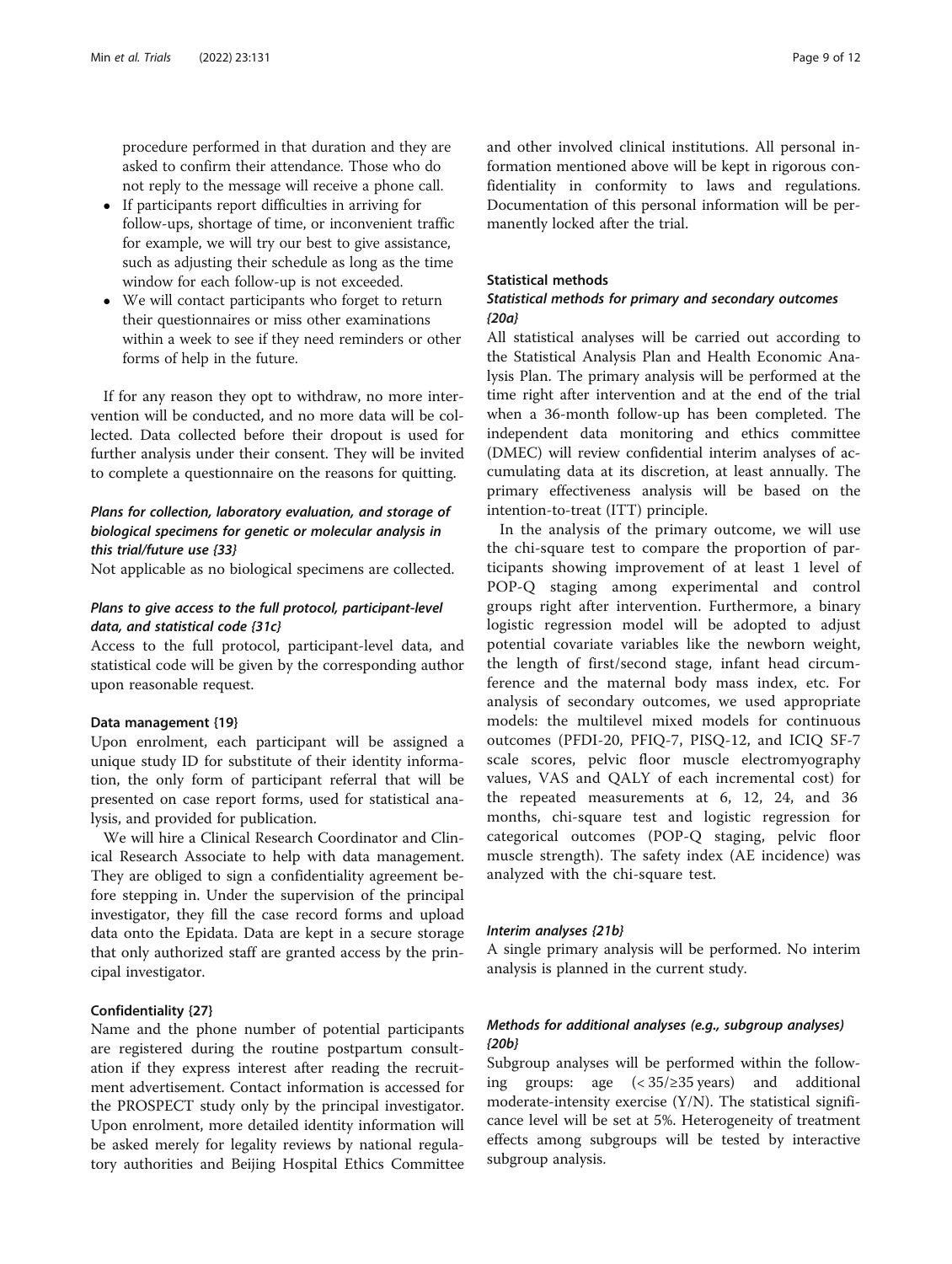# Methods in analysis to handle protocol non-adherence and any statistical methods to handle missing data {20c}

Non-adherence will be processed by an intention-totreat method in the primary analysis. Missing data of primary outcome will take baseline data for reference and will be further assessed in sensitivity analyses. Due to the randomized design, multivariable models will not be used to adjust for confounding, and therefore, the absence of covariates will not affect the primary analysis.

#### Oversight and monitoring

#### Composition of the coordinating center {5d}

The principal investigator leading all coordinating centers designed this trial. For each center, a principal investigator is delegated respectively. They are responsible for the refinement of the protocol, the CRF, and other materials. Personnel-wise, they construct a steering team (see the section below) and recruit staff to run the trial. They organize weekly and monthly meetings for quality control. All staff convened to the study, including PI themselves and other healthcare providers, research coordinators, and data analysts, will contribute to the smooth operation of the whole process.

# Composition of the trial steering committee and data monitoring committee {5d, 21a, 23} and frequency and plans for auditing trial conduct {23}

Oversight on safety, data quality, and financial management will be provided by the Ethics Committee and the Clinical Trial Research Center in the academic hospitals, as well as the staff in the PROSPECT study. The study protocol undergoes reviews and approval by the hospital Ethics Committee prior to its launch. Any modification to the protocol should be submitted and approved before continuation of the study. The Ethics Committee also demands principal investigators to hand in research progress reports. Audits to monitor data management are carried out by the quality assurance (QA) department of Clinical Trial Research Center once a year, where investigators of the study are masked. Advice is returned to PIs and their revision will be followed in later meets. These committees are mainly based on hospitals. Funders are not implicated in the trial design and conduct, nor are they involved in the supervision. No competing interests are present concerning this study.

# Adverse event reporting and harms {22}

Adverse events are defined as worsening of existing POP or newly developed symptoms related to PFDs while serious adverse events are defined as affecting normal daily life. As extensively used treatments in clinical practice, side effects and adverse events of PFMT and NMES are scarcely observed. However, some patients do feel pain or discomfort with NMES. Adverse events of vaginal symptoms, back and abdominal pain, short of breath, and chest pain have been reported in POP patients treated with PFMT although considered irrelevant to the intervention. For safety concerns, participants assigned PFMT with NMES and EMG biofeedback device are all called to the hospital settings for its use, allowing us to closely monitor complications. Whatever unexpected is experienced by the participants, we will assess (1) whether it has been already identified, (2) whether it is related to the intervention procedure, and (3) whether it subsides after the cessation of the intervention. Regardless of the severity, such events are recorded on the Adverse Events Report Form with the time of onset, seriousness, duration, measures undertaken, and results. The forms will soon be transferred to the principal investigator and the Ethics Committee.

# Plans for communicating important protocol amendments to relevant parties (e.g., trial participants, ethical committees) {25}

According to hospital regulations, any protocol amendments agreed by all investigators in the study should be sent to the Ethics Committee for reviews. Principal investigators need to attend the following ethnic meetings to discuss their adjustments. No further procedures are allowed before approval. Notification of approved modifications will be forwarded to enrolled participants. We will update our registration upon approval from our steering committee.

#### Dissemination plans {31a}

Results of this study will be presented in conference and published in scientific papers. In a we-media era when WeChat posts often achieve immense public attention in China, we plan to create a WeChat Official Account to popularize the benefits of pelvic floor rehabilitation with evidence established in our study.

#### **Discussion**

With the aging population, the incidence of pelvic organ prolapse is on a rise. Also, pelvic organ prolapse is always concomitant with other PFDs, which caused heavy health economic and social burden for the increasing demand of medical care. The injury of pelvic floor muscles and connective structure during childbirth is a major risk factor for PFDs. Pelvic floor rehabilitation under professional guidance, with the goal of promoting the recovery of damaged nerves and muscles, is essential in the prevention and treatment of PFDs. The postpartum PFMT is considered to not only significantly reduce the incidence of pelvic floor dysfunction during 6–12 months postpartum [\[38](#page-11-0), [39](#page-11-0)], but also possibly reduce the dysfunction due to anatomical changes and aging. There is clear evidence that urinary and fecal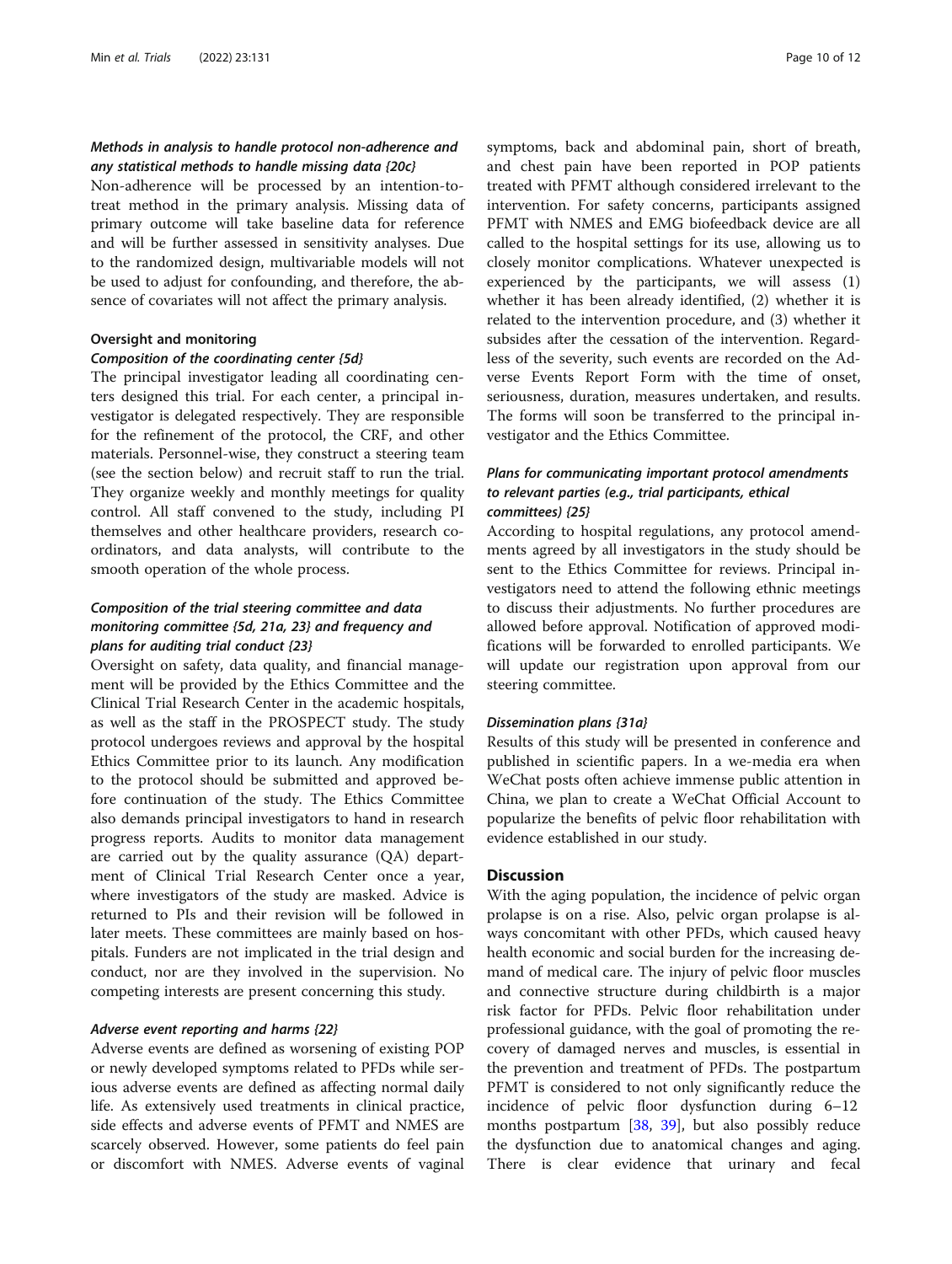<span id="page-10-0"></span>incontinence can benefit from PFMT. The American Congress of Obstetricians and Gynecologists (ACOG) Clinical Practice Guidelines for Pelvic Organ Prolapse (2007) recommend pelvic floor muscle training as an adjuvant treatment for symptomatic prolapse [[40](#page-11-0)]. However, the evidence on the short- and long-term effectiveness of PFMT and biofeedback methods to treat prolapse is scarce. Therefore, the PROSPECT study, which evaluates pelvic floor muscle function in terms of POP-Q staging, quality of life questionnaires, and the potential impact on current and future public health economics, aims to provide such evidence. A particular advantage of the PROSPECT trial is that it guarantees all participants the access to pelvic floor rehabilitation. This study hopefully helps to test whether instrumentbased biofeedback-mediated PFMT is more effective and cost-effective than self-management. If the PROSPECT study arrives at such conclusions, we hope to add more value and confidence to the popularization of NMES and biofeedback approach.

#### Trial status

The internal pilot of the PROSPECT trial in Beijing Hospital (the first center of this study) has been approved by Ethics Committee and registered on the Chinese Clinical Trial Registry (ChiCTR2100021719). Its recruitment has begun in July 2020 and will terminate by December 2024. A total of 75 patients have been enrolled in our center (Beijing Hospital) and statistical analysis of their data is ongoing. Applications of other centers are underway. The current protocol has been refined on version 2 (approved on February 28, 2019). We apply the Standard Protocol Items: Recommendations for Interventional Trials (SPIRIT) to structure our protocol.

#### **Abbreviations**

PROSPECT: To treat prolapse suffered postpartum with electrical stimulationcombined training of pelvic floor muscle; PFM: Pelvic floor muscle; PFMT: Pelvic floor muscle training; NMES: Neuromuscular electrical stimulation; PFD: Pelvic floor dysfunction; POP: Pelvic organ prolapse; UI: Urinary incontinence; POP-Q: Pelvic Organ Prolapse Quantification System; EMG: Electromyography; DMEC: Data monitoring and ethics committee; ITT: Intention-to-treat

#### Acknowledgements

We thank the teams at all participants' recruitment centers and the women who participated in the PROSPECT study.

#### Authors' contributions {31b}

All authors have agreed to publication. LM, YXC, DXD, LQB, ZY, HKJ, GTZ, FQ, and ZGF developed the protocol. GTZ, FQ, ZY, and HKJ provided NMES and feedback on the protocol and study materials. LM, LQB, YCX, and DXD contributed to the study conception and design and project planning. LM, LQB, and DXD provided the instruction of pelvic muscle training. YCX and ZGF are responsible for the data, economic evaluation, and statistical analysis. LM and YCX prepared the initial manuscript. All authors reviewed and approved the final manuscript prior to submission.

#### Funding {4}

This project is funded by Beijing Hospital Clinical Project 121 (BJ-2018-204), National Natural Science Foundation of China (No. 81302277), 2020 Kunming Medical University Joint Special Project on Applied Basic Research in Yunnan Province (202001AY070001-128), and 2019 Academicians and Experts Workstation in Yunnan Province (202005AF150033).

#### Availability of data and materials {29}

All data requests should be submitted to the corresponding author for consideration. Access to anonymized data may be granted following review.

#### **Declarations**

#### Ethics approval and consent to participate {24}

The PROSPECT trial received approval from the Beijing Hospital Ethics Committee and is registered on the Chinese Clinical Trial Registry (ChiCTR2100021719). All participants will give verbal and written informed consent.

#### Consent for publication {32}

Written consent will be obtained from all participants to use anonymized quotes for reporting and publication purposes.

#### Competing interests {28}

The authors declare that they have no competing interests.

#### Author details

<sup>1</sup>Department of Obstetrics and Gynecology, Beijing Hospital, National Center of Gerontology, Institute of Geriatric Medicine, Chinese Academy of Medical Sciences, No. 1 Dahua Road, Dongdan, Dongcheng District, Beijing 100730, China. <sup>2</sup> Peking University Health Science Center, Beijing 100069, China.<br><sup>3</sup> Department of Obstatrics, the First People's Hespital of Yungan Province <sup>3</sup>Department of Obstetrics, the First People's Hospital of Yunnan Province, Affiliated Hospital of Kunming University of Science and Technology, Kunming 650032, Yunnan, China. <sup>4</sup> Department of Obstetrics and Gynecology, Beijing Chaoyang Maternal and Child Health Hospital, Beijing 100026, China. <sup>5</sup>The Key Laboratory of Geriatrics, Beijing Institute of Geriatrics, Beijing Hospital, National Center of Gerontology, National Health Commission; Institute of Geriatric Medicine, Chinese Academy of Medical Sciences, Beijing 100730, China. <sup>6</sup>Department of Obstetrics and Gynecology, Beijing Shunyi Traditional Chinese Medicine Hospital, Beijing 101300, China.

#### Received: 29 April 2021 Accepted: 27 January 2022 Published online: 09 February 2022

#### References

- 1. Barber MD. Pelvic organ prolapse. BMJ. 2016;354:i3853. [https://doi.org/1](https://doi.org/10.1136/bmj.i3853) [0.1136/bmj.i3853.](https://doi.org/10.1136/bmj.i3853)
- 2. Cooper J, Annappa M, Dracocardos D, Cooper W, Muller S, Mallen C. Prevalence of genital prolapse symptoms in primary care: a cross-sectional survey. Int Urogynecol J. 2015;26(4):505–10. [https://doi.org/10.1007/s00192-](https://doi.org/10.1007/s00192-014-2556-x) [014-2556-x.](https://doi.org/10.1007/s00192-014-2556-x)
- 3. Abdel-Fattah M, Familusi A, Fielding S, Ford J, Bhattacharya S. Primary and repeat surgical treatment for female pelvic organ prolapse and incontinence in parous women in the UK: a register linkage study. BMJ Open. 2011;1(2):e000206. <https://doi.org/10.1136/bmjopen-2011-000206>.
- 4. Sung VW, Washington B, Raker CA. Costs of ambulatory care related to female pelvic floor disorders in the United States. Am J Obstet Gynecol. 2010;202(5):483.e481–4.
- 5. Wu JM, Kawasaki A, Hundley AF, Dieter AA, Myers ER, Sung VW. Predicting the number of women who will undergo incontinence and prolapse surgery, 2010 to 2050. Am J Obstet Gynecol. 2011;205(3):230.e231–5.
- 6. Hagen S, Stark D, Glazener C, Dickson S, Barry S, Elders A, et al. Individualised pelvic floor muscle training in women with pelvic organ prolapse (POPPY): a multicentre randomised controlled trial. Lancet. 2014; 383(9919):796–806. [https://doi.org/10.1016/S0140-6736\(13\)61977-7.](https://doi.org/10.1016/S0140-6736(13)61977-7)
- 7. Wiegersma M, Panman CMCR, Kollen BJ, Berger MY, Lisman-Van Leeuwen Y, Dekker JH. Effect of pelvic floor muscle training compared with watchful waiting in older women with symptomatic mild pelvic organ prolapse: randomised controlled trial in primary care. BMJ. 2014;349(dec22 1):g7378. [https://doi.org/10.1136/bmj.g7378.](https://doi.org/10.1136/bmj.g7378)